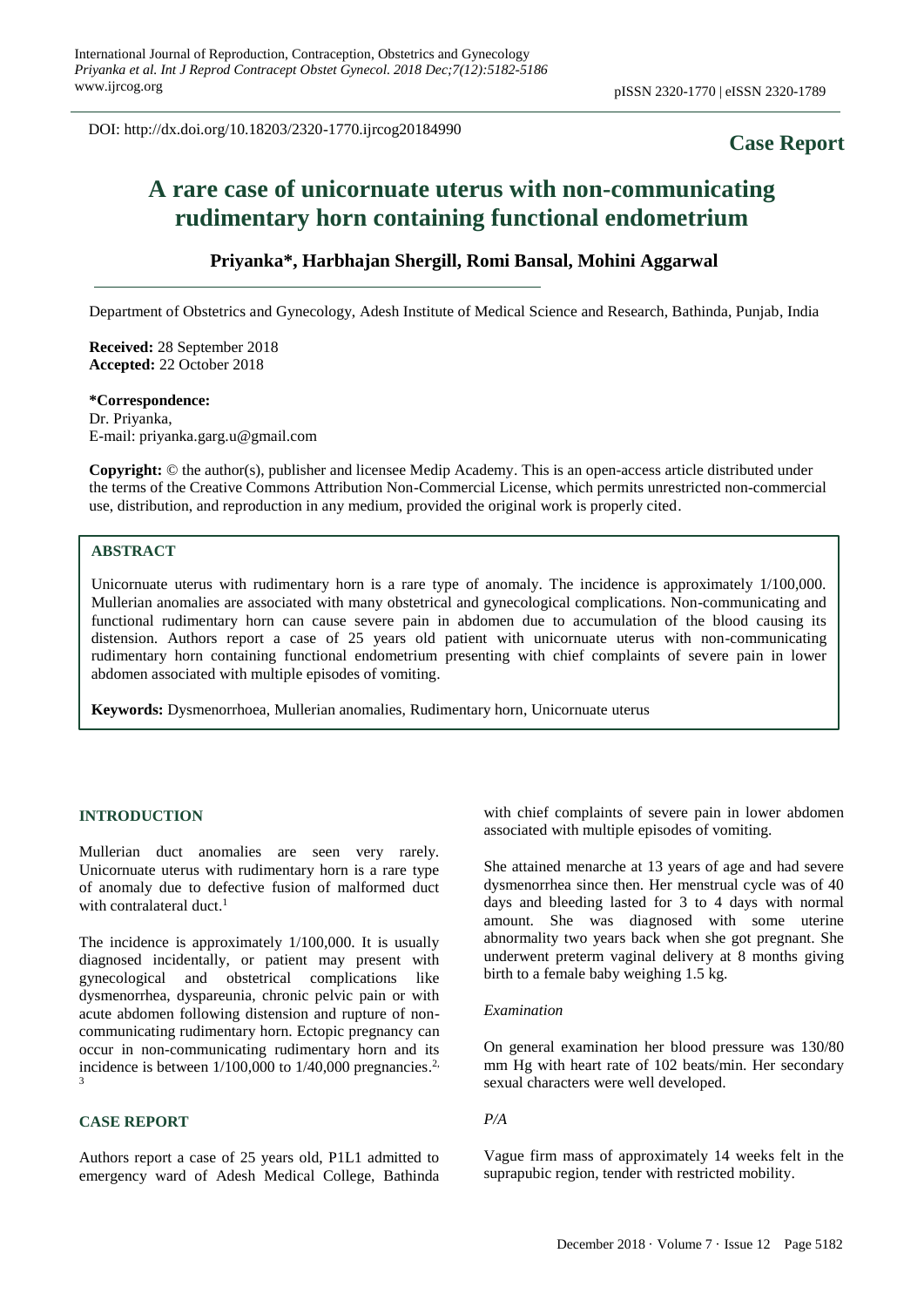# *P/S*

Cervix and vagina healthy.

*P/V*

Firm tender mass of 14 weeks size felt deviated towards right fornix, left fornix free.

*Investigations*

Hb-8 gm%

Platelet count-2.4 lakhs

BT-3'20''

CT-5'10''

INR PTI-1.21

TSH-2.52

CA125-91.1

LFT-WNL

RFT-WNL

Na/K-140/3.5

Echocardiography-Large 2.4cm ostium secundum ASD with left to right shunt with LVEF of 58%

IVP-Right renal agenesis with left sided duplex kidney with partially duplicated pelvicalyceal system

USG-Small unicornuate uterus of 4.8×4.3×2.6cm with right adnexal mass lesion of 14.3×7.9cm likely suggestive of endometrioma, endometrial thickness 6.1mm, right renal agenesis with hypertrophied left kidney with duplex system.

MRI-Evidence of two separate horns-one of the horn/primary horn, 8.6×2.5cm is located towards left of midline which is communicating with cervical and vaginal cavity. Other bilobed rudimentary horn located towards right and extending towards left of midline. It shows intrauterine fluid collection of 19×6.5 cm which shows hyperintense signal intensity on T1W1 and T2W1 consistent with hematometra. Its wall thickness measures 7.5mm. Right ovary seen anterior to bilobed horn and left ovary appears unremarkable. Right renal agenesis with left renal duplex kidney.

Patient was given two units of blood transfusion and after proper fitness from cardiologist (due to ASD) and anesthetist, patient was taken up for exploratory laparotomy.



# **Figure 1: Rudimentary horn with rent on posterior surface.**

Intraoperative findings-10×8 cm non- communicating rudimentary horn with small rent posteriorly (Figure 1), containing hematometra was present on right side. The right tube and ovary were embedded in the rudimentary horn (Figure 2).



## **Figure 2: Cut section of excised rudimentary horn with embedded tube and ovary.**

The rudimentary horn was adherent to the adjacent gut and omentum and numerous aberrant blood vessels were attached to it. On further inspection, small size uterus with left sided tube and ovary were present near left lateral pelvic wall (Figure 3).



**Figure 3: Uterus and left sided ovary.**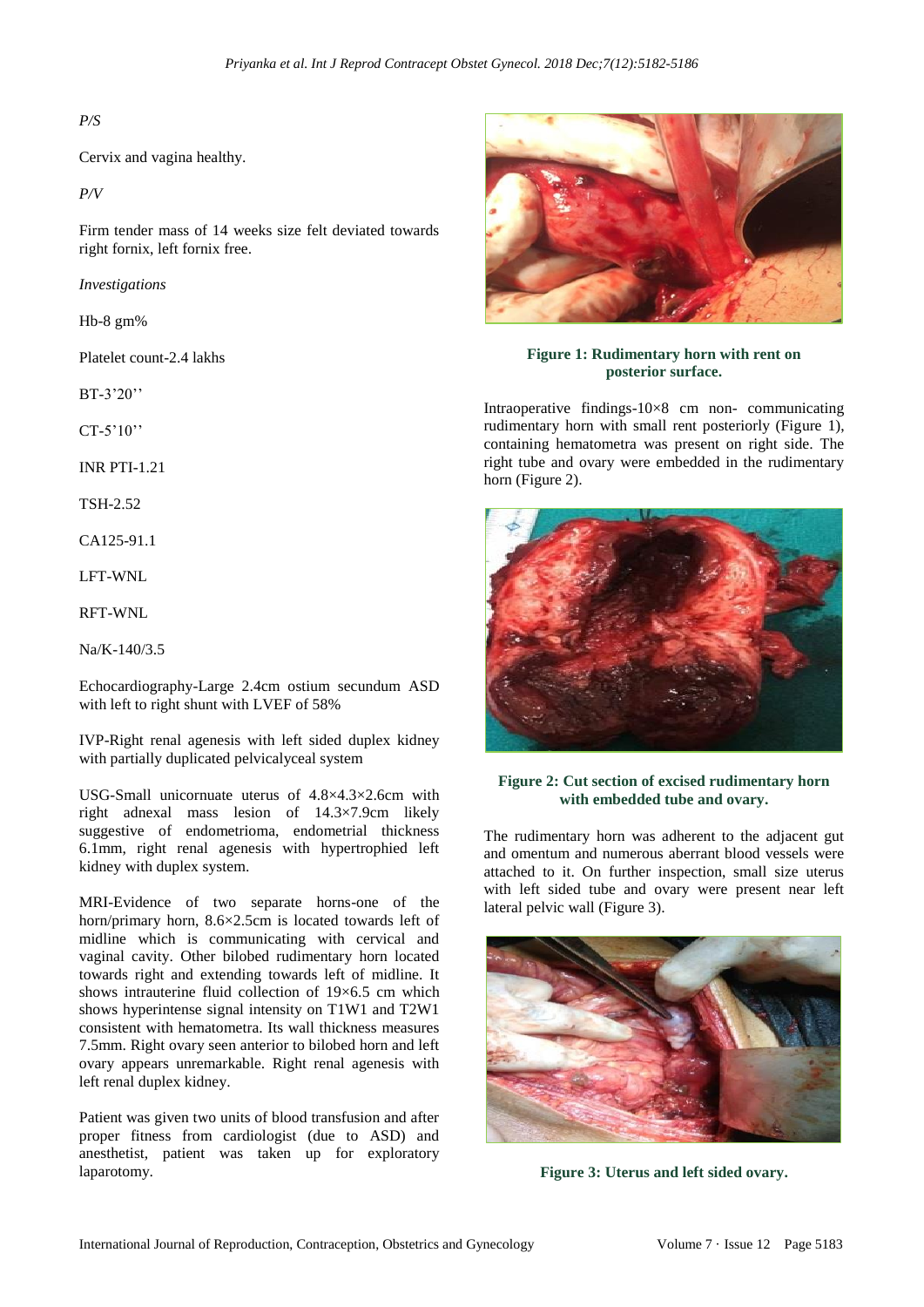Gut was malrotated with caecum on left side. Meckel's diverticulum was also present. Left sided ureter delineated, right sided ureter was absent. The rudimentary horn was excised after separating it from surrounding structures. No endometriotric lesions were found in the pelvis. The specimen was sent for histopathological examination which revealed uterine rudimentary horn (9×3cm) with functional endometrium with hematometra with one sided fallopian tube (4cm) and ovary (2×1.5cm). Patient was discharged on 7th postoperative day in satisfactory condition.





# **DISCUSSION**

Normally the fusion of two Mullerian ducts occurs to form the uterus, fallopian tube, cervix and proximal twothird of vagina. <sup>4</sup> Abnormal formation, fusion or resorption of the Mullerian ducts during embryogenesis results in the development of Mullerian duct anomalies. These are estimated to occur in 0.1-0.5% of women. Defective formation of malformed duct with contralateral duct results in unicornuate uterus with rudimentary horn. Rudimentary horn may consist of a functional or nonfunctional endometrium. It can be communicating or non-communicating but in 80-90% of cases it is noncommunicating. Women with this anomaly are susceptible to many obstetric and gynecological complications like infertility, endometriosis, dysmenorrhea, hematometra, frequent first trimester abortions, malpresentation and preterm labour. Noncommunicating and functional rudimentary horn can cause severe pain in abdomen due to the hematometra as seen in present case.

# *Classification of anomalies*

Many classifications of uterine anomalies exist; for instance, the American Fertility Society (AFS) classification, the modified AFS classification by Rock and Adam and the Buttramand Gibbons classification.<sup>5-8</sup>

Mullerian duct anomalies are categorized most commonly into 7 classes according to the American Fertility Society (AFS). The classification scheme in an abbreviated form is as follows:

#### *Class I (hypoplasia/ agenesis)*

This class includes uterine/cervical agenesis or hypoplasia.

# *Class II (unicornuate uterus)*

The unicornuate uterus results complete/almost complete, arrest of development of the Mullerian duct. If the arrest is incomplete, a rudimentary horn with/without functioning endometrium is present. If the rudimentary horn is obstructed, it may present as an enlarging pelvic mass. If the contralateral horn is healthy and well developed, a full-term pregnancy can occur.

#### *Class III (didelphys uterus)*

This anomaly results from complete non-fusion of both Mullerian ducts. The individual horns are fully developed, and cervices are inevitably present.

# *Class IV (bicornuate uterus)*

A bicornuate uterus results from partial non-fusion of the Mullerian ducts. The central myometrium may extend to the level of the internal os (bicornuate unicollis) or external os (bicornuate bicollis).

#### *Class V (septate uterus)*

A septate uterus results from failure of resorption of the septum between the 2 uterine horns (septum can be partial or complete). Differentiation between a septate and a bicornuate uterus is important because the management differs.

#### *Class VI (arcuate uterus)*

An arcuate uterus has a single uterine cavity with a convex or flat uterine fundus, the endometrial cavity, which demonstrates a small fundal cleft or impression with a flat outer.

#### *Class VII (diethylstilbestrol-related anomaly)*

The uterine anomaly is seen in the female offspring of as many as 15% of women exposed to DES during pregnancy. Female fetuses who are affected have a variety of abnormal findings that include uterine hypoplasia and a T-shaped uterine cavity.

The modified AFS classification by Rock and Adam: this classification correlates anatomic anomalies with embryologic arrests. Thus, uterovaginal anomalies are categorized as dysgenesis disorders or vertical or lateral fusion defects.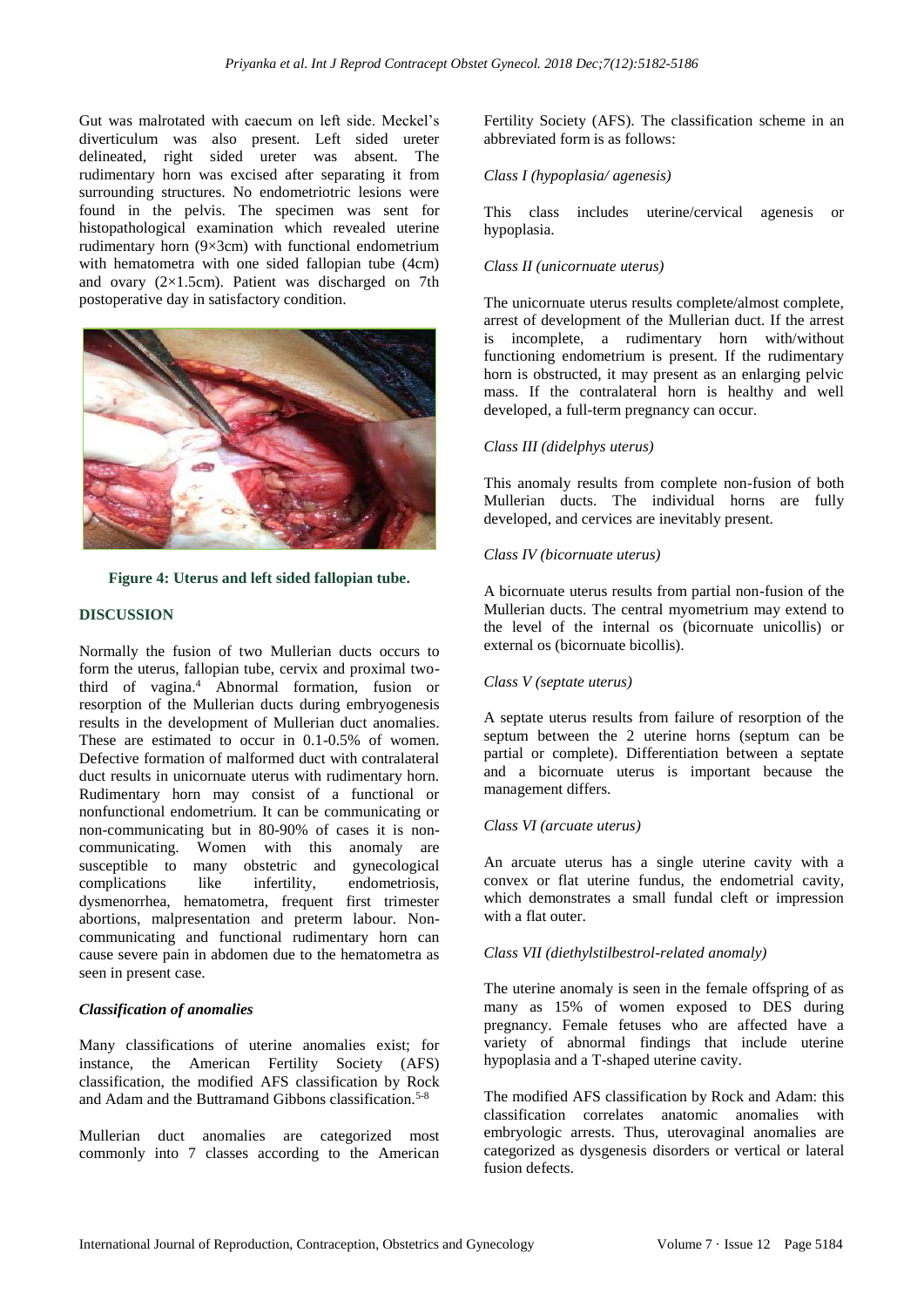There is a further subdivision into obstructive or nonobstructive forms. Immediate treatment is not needed for nonobstructive forms, but obstructive uterovaginal anomalies require immediate treatment because of retrograde flow of trapped fluids with increasing pressure on surrounding organs.

# *Class 1*

Dysgenesis of Mullerian ducts. This class includes agenesis or hypoplasia of the Mullerian duct derivatives (the uterus and upper two-thirds of the vagina).

# *Class 2*

Disorders of vertical fusion. There is failure of fusion of the Mullerian system with the sino-vaginal bulb (cervical dysgenesis and obstructive and nonobstructive transverse vaginal septa).

# *Class 3*

Disorders of lateral fusion. This class of anomalies comprises of a duplicated or partially duplicated reproductive tract. The disorders are due to impaired fusion and/or septal resorption of fusing Mullerian ducts attempting to form the uterus, cervix, and upper vagina. It includes anomalies due to failure of fusion of the paired Mullerian ducts (as in didelphic and bicornuate uteri) and failure of midline septum resorption after fusion (as in septate uterus). Disorders due to lateral fusion defects are further subclassified into: (a) the symmetric nonobstructive form (unicornuate, bicornuate, didelphic, septate, and DES-related uteri); (b) the asymmetric obstructive form (unicornuate uterus with obstructed horn, double uterus with unilaterally obstructed horn, and double uterus with unilaterally obstructed vagina).

#### *Class 4*

Unusual configurations and combinations of defects.

According to American fertility society classification of the Mullerian anomalies, our patient belongs to class II or class 3 of the modified AFS classification by Rock and Adam having unicornuate uterus with noncommunicating rudimentary horn with functional endometrium. She had history of preterm delivery in the past. Now she presented with severe pain abdomen which was due to hematometra distending the rudimentary horn and its rupture due to very thin myometrial tissue. Strong relationship exists between the Mullerian duct anomalies and renal anomalies. 9,10 Renal anomalies are detected in 30-40% of women with uterine anomalies. 11,12 Most of them are detected incidentally during routine imaging. Absence of one kidney and duplex collecting system has been the most common congenital renal tract abnormalities associated with obstructive uterovaginal anomalies. 13-16 These similar findings were reported in present case. Imaging helps in early diagnosis of these anomalies. The first baseline investigation is sonographic examination. However, on the basis of negative ultrasound findings Mullerian duct anomalies cannot be excluded. MRI has proven to be standard imaging technique with high rate of diagnostic accuracy for Mullerian abnormalities. It provides high resolution images of uterine body, fundus, and cervix and can assess the urinary tract anomalies also. Once the diagnosis is made, the horn should always be excised along with the adjacent tube.

# **CONCLUSION**

Unicornuate uterus with non-communicating rudimentary horn is a rare condition. But whenever diagnosed in younger women in the reproductive age group, noncommunicating rudimentary horn containing functional endometrium must be excised by expert surgeon either laparoscopically or by laparotomy. Evaluation of renal system should always be done due to high incidence of associated urological anomalies.

*Funding: No funding sources Conflict of interest: None declared Ethical approval: Not required* 

# **REFERENCES**

- 1. Crosby WM, Hill EC. Embryology of the Mullerian duct system. Review of present day theory. Obstet Gynecol. 1962;20:507-15.
- 2. Johansen K. Pregnancy in a rudimentary horn: Two case reports. Obstet Gynecol. 1969;34:805-8.
- 3. O'Leary JL, O'Leary JA. Rudimentary horn pregnancy. Obstet Gynecol. 1963;22:371-5.
- 4. Troiano RN, McCarthy SM. Mullerian duct anomalies: imaging and clinical issues. Radiol. 2004;233(1):19-34.
- 5. Syed I, Hussain HK, Weadock W, Ellis J. Uterus, Mullerian duct abnormalities. In: Eugene CL, ed. eMedicine > Radiology > Obstetrics/ Gynecology; 2009.
- 6. AFS. The American Fertility Society classifications of adnexal adhesions, distal tubal occlusion, tubal occlusion secondary to tubal ligation, tubal pregnancies, Mullerian anomalies and intrauterine adhesions. Fertil Steril. 1988;49(6):944e955.
- 7. Rock JA, Adam RA. Surgery to repair disorders of development In: Nichols DH, Clarke-Pearson, eds. Gynecologic, Obstetric, an Related Surgery. 2nd ed. St. Louis, MO: Mosby-Year Book; 2000:780-813.
- 8. Buttram VC, Gibbons WE. Mullerian anomalies: a proposed classification (an analysis of 144 cases). Fertil Steril. 1979;32:40-8.
- 9. Marshall FF, Beisel DS. The association of the uterine and renal anomalies. Obstet Gynecol. 1978;51:559-62.
- 10. Li S, Qayyum L, Coakley FV, Hricak H. Association of renal agenesis and Mullerian duct anomalies. J Comput Assist Tomogr. 2000;24:829-34.